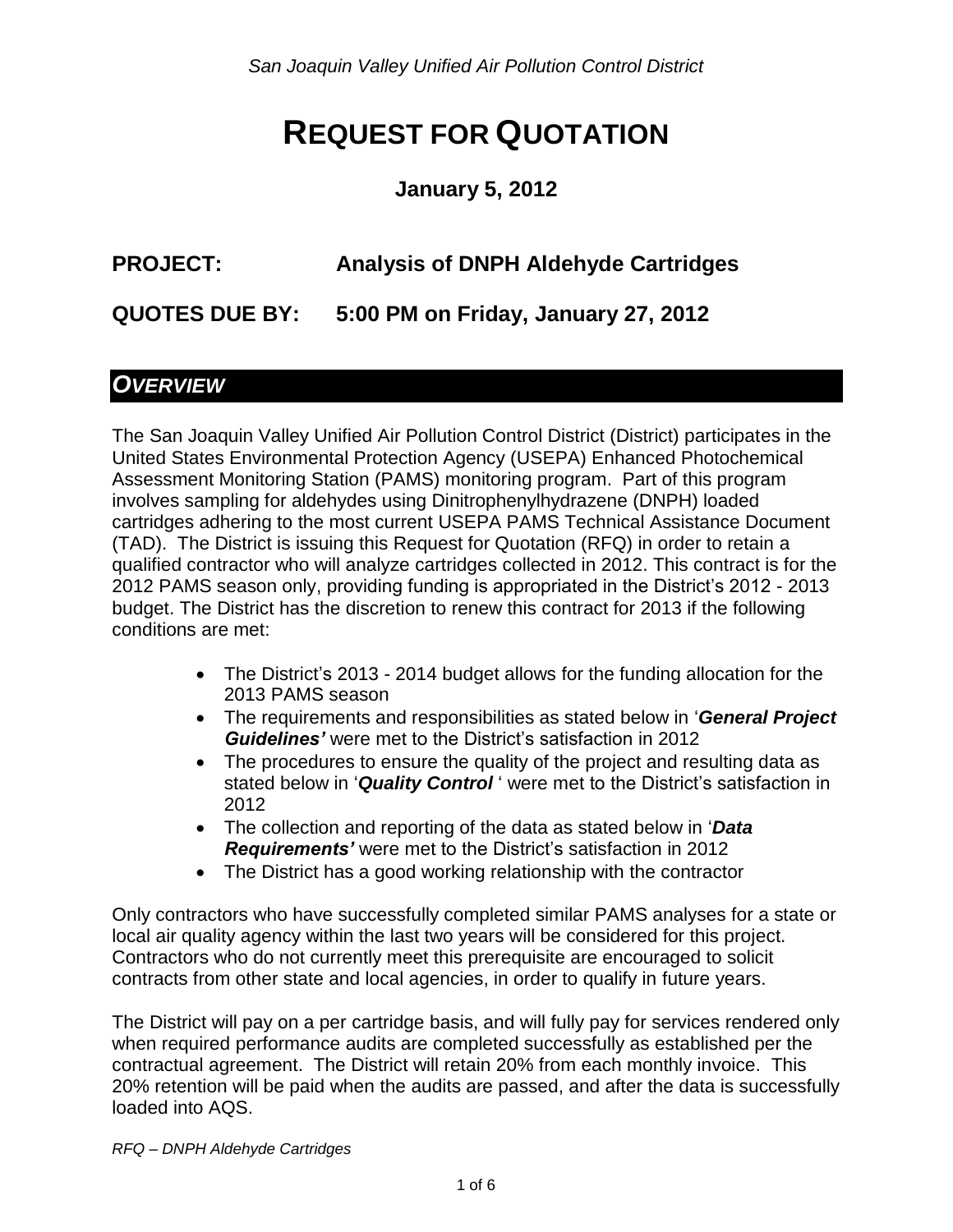In order for a contractor to be eligible for award of this contract, the contractor must not presently be debarred, suspended, proposed for debarment, declared ineligible, voluntarily excluded from participation or otherwise excluded from or ineligible for participation under federal assistance programs. Should a contractor be awarded a contract, the signing of a non-debarment certification will be required.

The District reserves the right to reject any and all quotations, and to make no awards.

#### *SUBMITTAL INSTRUCTIONS*

A contractor who submits a quotation in response to this RFQ must adhere to the following instructions:

- 1. The deadline for submitting quotations is 5:00 PM on Friday, January 20, 2012. Quotations received after this time and date will not be accepted.
- 2. Quotations are to be mailed to the following address:

San Joaquin Valley Unified Air Pollution Control District Attn: Peter Biscay Air Quality Specialist 1990 E. Gettysburg Avenue Fresno, CA 93726-0244

- 3. The envelope should be marked with title "Quotation for Analysis of DNPH Aldehyde Cartridges."
- 4. Include five (5) hard copies and one (1) electronic copy of the quotation.

#### *QUOTATION REQUIREMENTS*

At a minimum, submitted quotations are to:

- 1. Not exceed 24 pages in length (including cover letter and reference material).
- 2. Describe previous experience in the documentation and analysis of DNPH Aldehyde Cartridges (references and/or letters of recommendation are required).
- 3. Provide qualifications of contractor staff who will be assigned to this project, and describe the role of each assigned staff member to be used in the project.
- 4. Describe the process that the contractor will use in the analyses of the samples.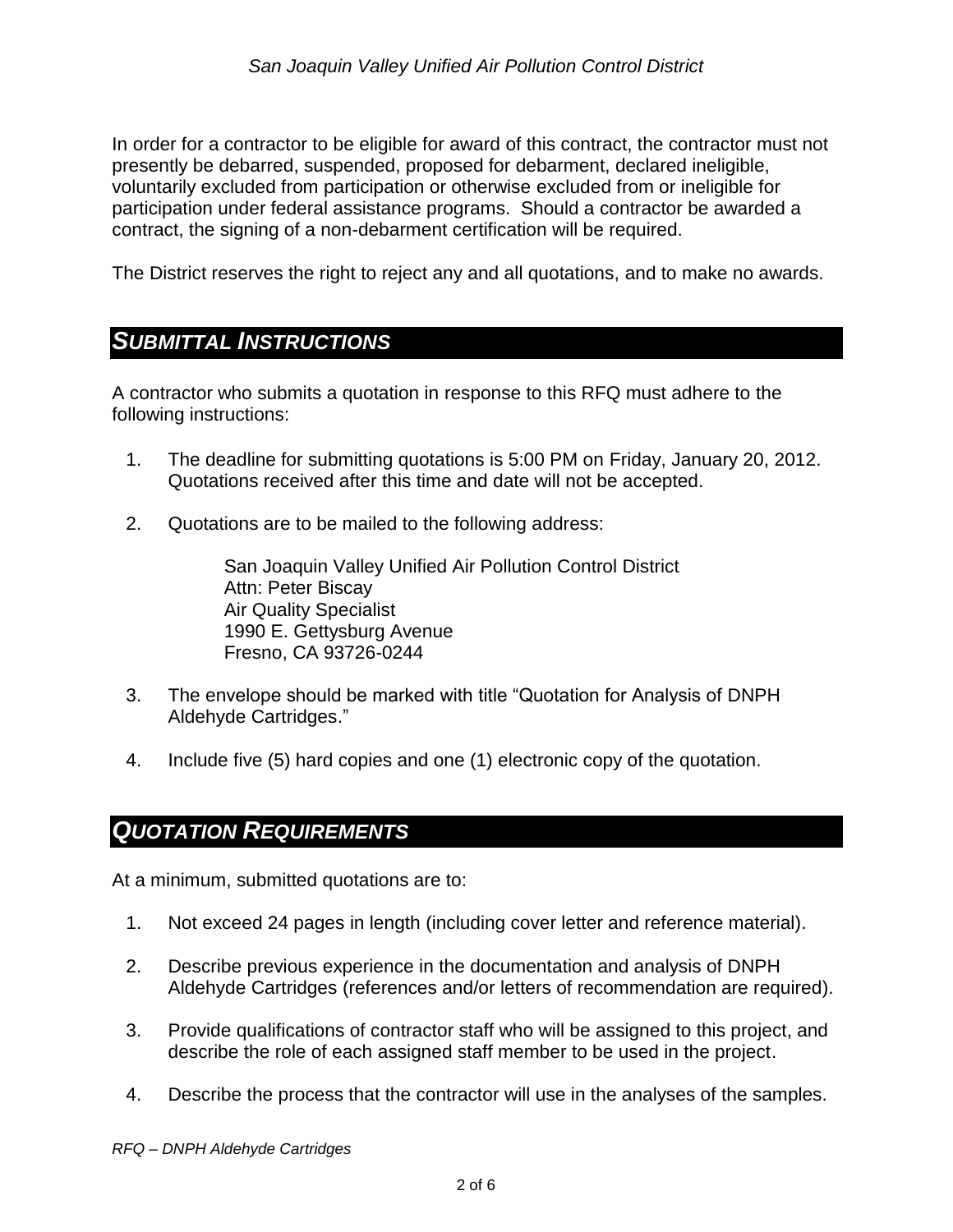- 5. Describe previous experience in the usage of the EPA-AIRS data format.
- 6. Describe previous experience with the current USEPA PAMS TAD for DNPH Aldehyde Cartridges.
- 7. Include an example of the reports that will be submitted during the course of this project.
- 8. Include a price quote for the analysis of the pre-contract awarded audit sample and performance evaluation (explained below).
- 9. Include a price quote for each of the following items on a per cartridge basis:
	- a. The cost of analysis of the cartridges;
	- b. The preparation and certification of sample cartridges; and
	- c. Documentation of invalid samples and missing sample runs.

#### *GENERAL PROJECT GUIDELINES*

The following is a description of the general project guidelines, requirements, and responsibilities that both the District and contractor will hold during the life of the project:

- 1. Before the award of a contract, the contractor shall successfully complete an analysis of an audit sample in order for the District to evaluate the performance of the lab. A contract shall not be awarded if this performance evaluation audit is not passed. The performance evaluation is considered passed if the measurement of each compound is within ±25% of the known value. The results of the sample audit analysis must be submitted by March 2, 2012.
- 2. In 2012, there will be approximately 291 samples sent to the contractor for analysis, depending on the number of samples collected. PAMS sampling will be conducted during the months of June, July and August of 2012. A preseason audit sample is planned for February and a postseason audit sample will occur in late August or early September. In addition, a midterm audit sample may be requested by the District.
- 3. The contractor will supply the cartridges necessary for the performance of the pre and post PAMS season audits to CARB, USEPA, and/or EPA approved NATTS Laboratory designated by the District.
- 4. The contractor shall perform DNPH Aldehyde cartridge analyses using the USEPA PAMS TAD. Required species: Formaldehyde, Acetone, Acetaldehyde, and Benzaldehyde. Additional species are encouraged.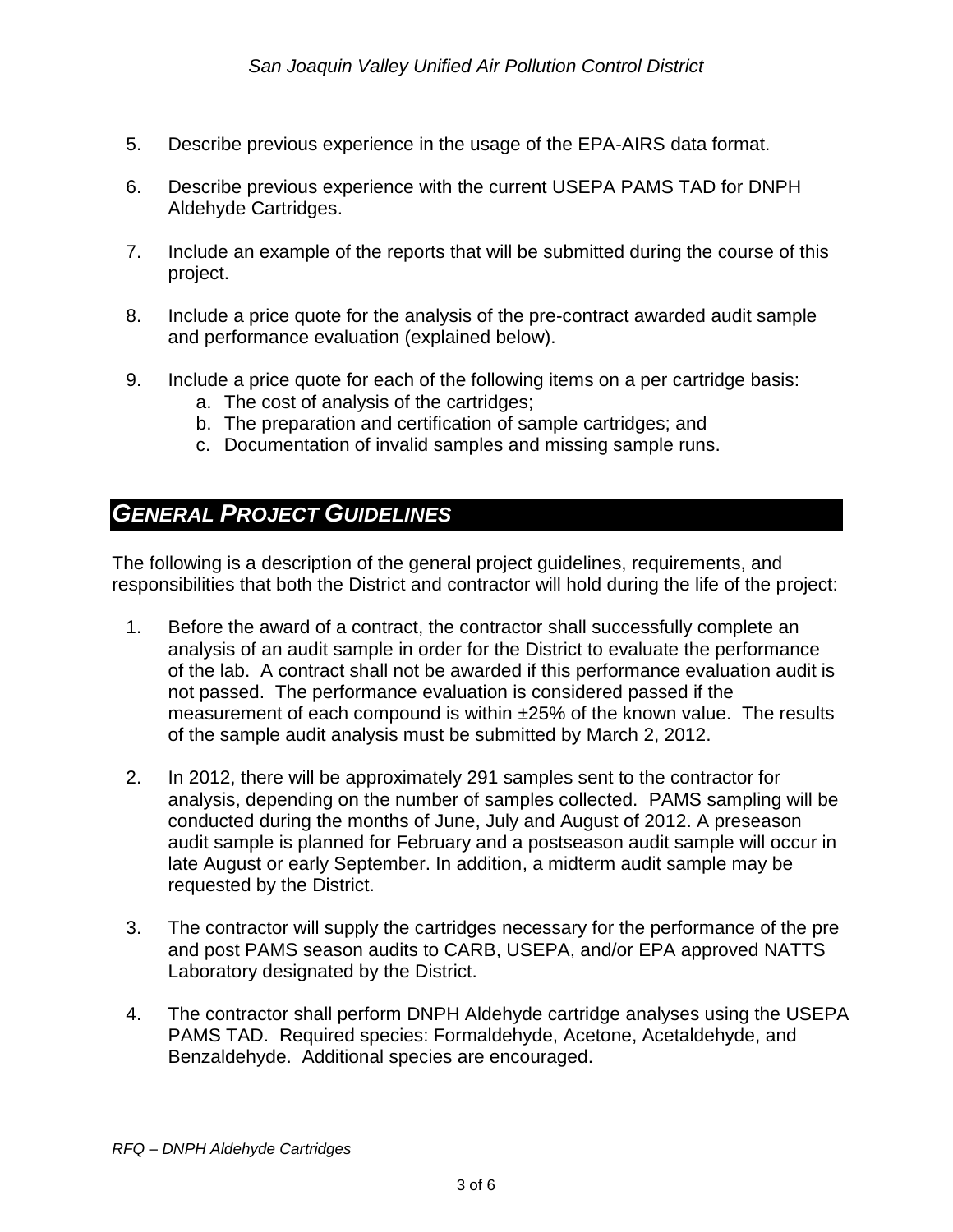- 5. The contractor will supply **new** cartridges with DNPH loaded on a silica gel substrate. The contractor will initially ship 100 cartridges to the District before April 15, 2012 and thereafter periodically ship appropriate quantities for re-supply.
- 6. The contractor will be available by phone to discuss issues related to this project during the same business day that the District places the call with the contractor. The contractor shall notify the District immediately upon the discovery of any irregularities during the course of the project.
- 7. The contractor shall retain and archive a copy of all paper and electronic records of this project for a minimum of three (3) years. The archived records will include any documentation pertaining to the analysis and reduction of raw and processed data, including calibrations, samples and run sequences. In the case where there is a need of clarification or investigation of the reported data, the contractor will provide any and all necessary information as requested so that the entire analysis can be reconstructed.
- 8. If warranted, the contractor shall provide to the District specific instructions detailing the procedure for handling the cartridges. If the contractor prefers that the collected samples be returned to them using a specific kind of container and/or cooling material, other than what the District proposes to use, then the contractor must supply these materials to the District as part of the contract. The containers/shipping materials must meet all of Department of Transportation and Federal Aviation Administration requirements for safe handling and transport provided by shipping companies like UPS or FedEx. If the contractor desires the District to use a particular written form for tracking the exposed sample (i.e. a chain of custody (COC) form), the contractor will supply a sufficient quantity of these forms for use by District staff.
- 9. The contractor is responsible for all shipping costs of the cartridges and other materials being sent to the District and/or the audit laboratory for this project. The District is responsible for shipping costs to return exposed cartridges to the contractor.
- 10. The contractor is to have general liability insurance for at least One Million Dollars (\$1,000,000.00) for bodily or personal injuries or for property damage as well as Workers Compensation Insurance in accordance with the California Labor Code.

#### *QUALITY CONTROL*

The following procedures will be employed to ensure the quality of the project and the resulting data: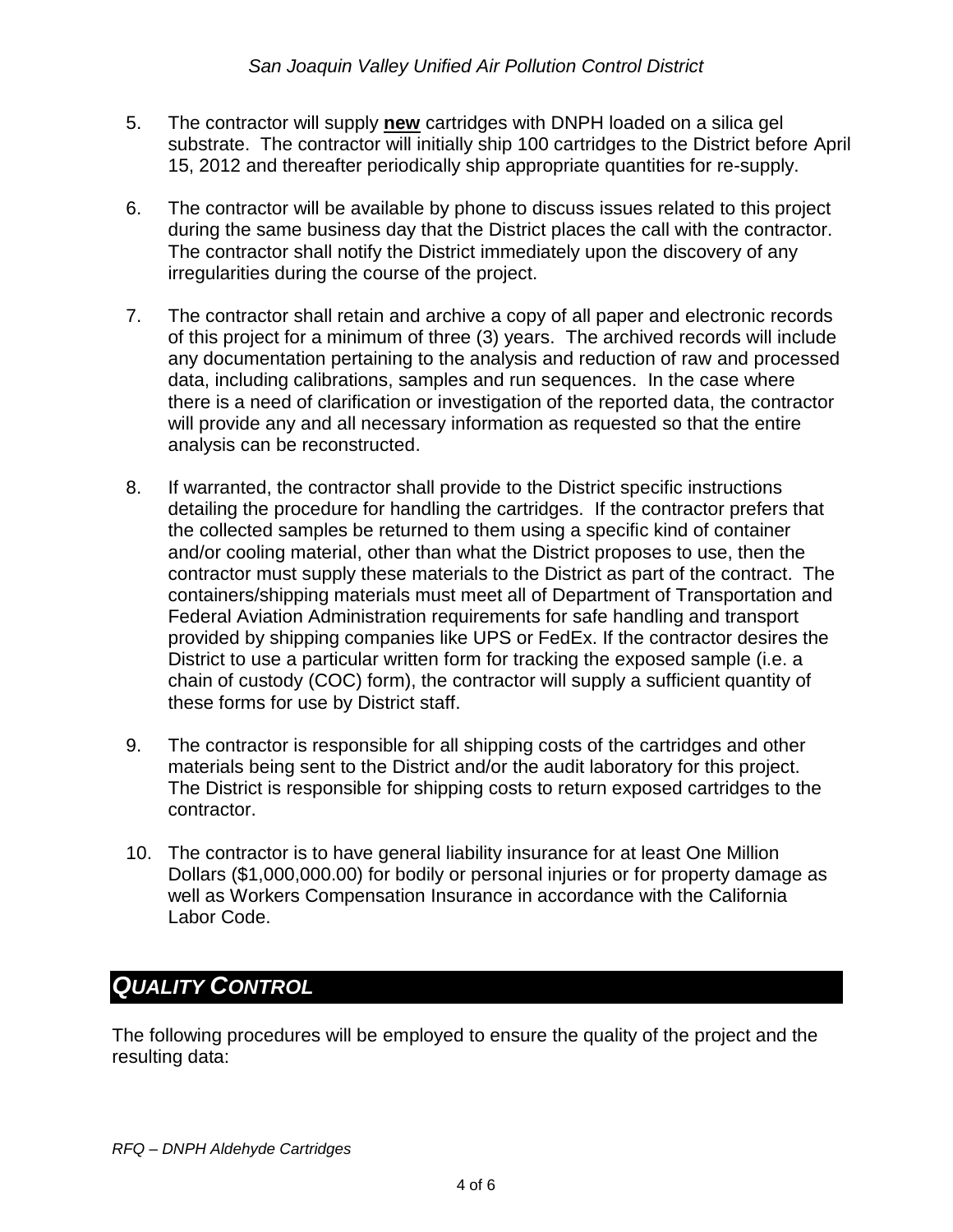- 1. The contractor will ensure that upon receipt of the cartridges, they will be immediately placed in a refrigerated and isolated environment of approximately 4 degrees Celsius to prevent degradation of the samples. The contractor will also ensure the samples will be promptly analyzed for the same reason.
- 2. The contractor shall provide the District "gold ring" cartridges **only**. The District will reject any cartridges not of this kind.
- 3. Only **new** Waters-brand cartridges are to be supplied by the contractor, and proof of the shelf life must be submitted to the District with every shipment. Cartridges must be kept unexposed to sunlight, be no more than six (6) months old, and be maintained under a monitored temperature of approximately 4 degrees Celsius. The District will not accept used/reconditioned cartridges.
- 4. At least one (1) cartridge in each lot is to be analyzed for purity by the contractor prior to shipment. A copy of this analysis is to be forwarded to the District by including the report with the shipment of cartridges.
- 5. The contractor will supply the District with an adequate quantity of denuders for four (4) Xontech Model 925 carbonyl samplers. Such denuders must adhere to the USEPA PAMS TAD. The construction material must be glass or copper tubing, and be filled with a saturated solution of potassium iodide (KI).
- 6. The contractor will provide written documentation indicating the methodology used for analytical instrument calibration, analysis and quality control / assurance. Copies of all related paperwork used to conduct data analysis such as chromatograms; instrument calibrations, etc. shall be supplied to the District as a hard copy and in electronic PDF form.
- 7. At no additional cost, the contractor will analyze for quality control purposes any audit cartridge(s) sent to the contractor by a CARB, USEPA and/or EPA approved NATTS Laboratory designated by the District. Contractor shall provide copies of these audit results to the District. The results shall include all pertinent information regarding calibration reports and standard certificates.

# *DATA REQUIREMENTS*

The following is a list of requirements for the collection and reporting of the data involved in this project:

1. The contractor will only report data according to the EPA's list of VOC Target Species for PAMS. PAMS VOC Target Species for analyses and AIRS code numbers are listed at the end of this RFQ.